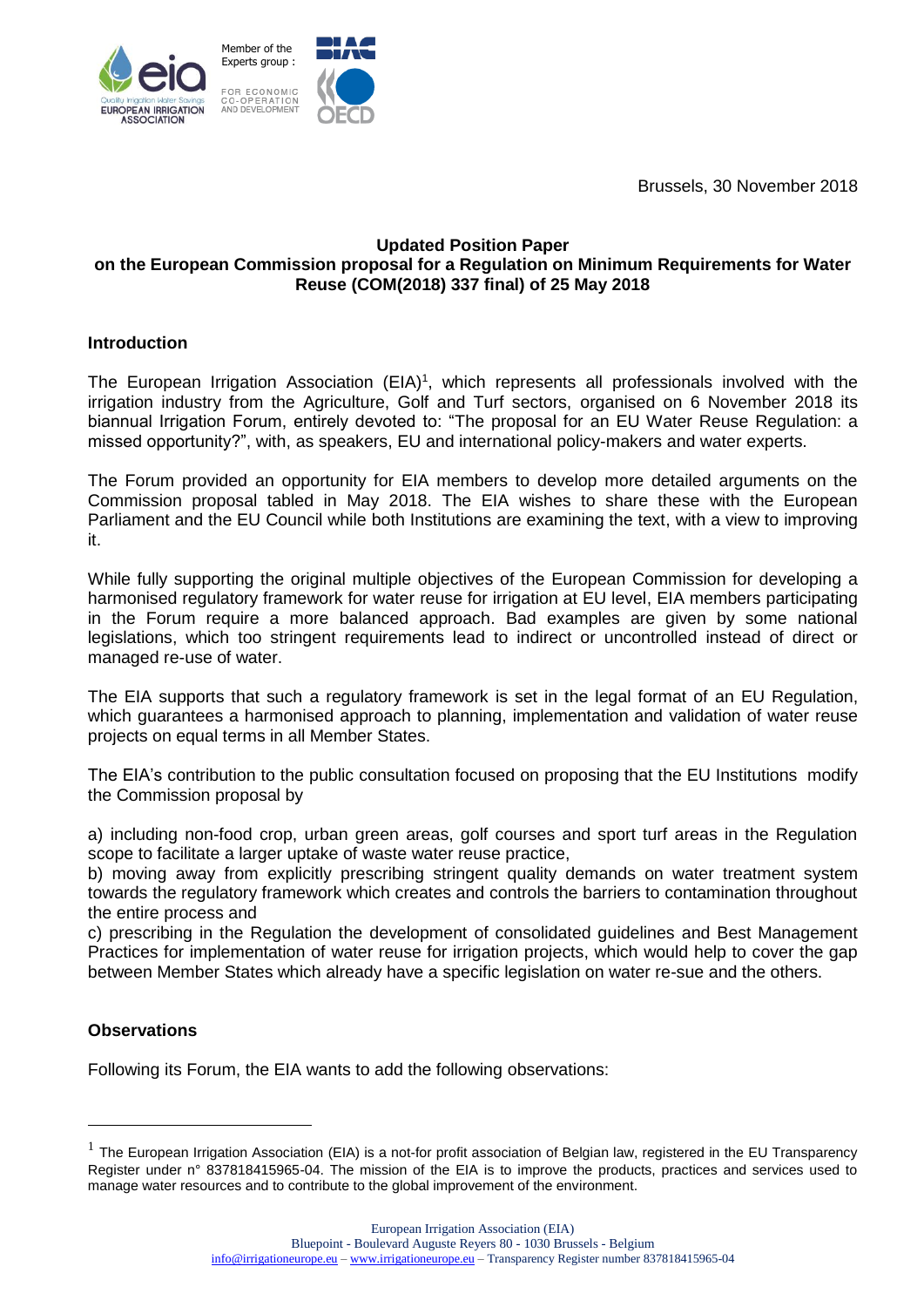

- At first, the EIA regrets the **lack of transparency** in the process, with the results of the initial consultation not considered and the content of the proposal not justified; as an example, the minimum standard to be applied listed in the guidelines edited in 2016 were not considered.
- The regulation proposal only refers to agricultural reuse, **but irrigation of turf and landscape are first targeted today**: if the regulation is applied as it is proposed, due to the cost it will be the only applications that could afford such a level of quality.
- A place for **irrigation actors** should be made: tertiary on purpose treatment at plot entrance, risk management according to the type of production and sensitivity of environment, BMP listed by ISO TC282 representing international consensus;
- **In general**, the impression is that the Commission proposal is based on the Australian regulatory framework, where all new projects development have stopped; that the proposal will not facilitate the uptake of reuse, hampering the creation in Europe and the global deployment of a market of treatment fit for reuse based on greener technologies; that most investments will be affected to urgent needs of maintenance (treatment plants and networks), meaning that direct reuse will be postponed, paving the way to indirect-uncontrolled reuse; and that the knowledge acquired in the last decade (thanks to EU financing in research) may be lost because it will not be applicable any longer. A counter example could have been the Israel example, where water tariff is 0.7\$/m3 for fresh water and 0.4\$/m3 for treated effluent, the regulation being based on the construction of successive barrier to contamination for agriculture and non-agriculture usage, with dedicated monitoring and best design and practices management;
- **Extra-cost of depuration**: Compliance with the Regulation as proposed would require an extra depuration cost estimated around 0.5 to  $0.8 \epsilon/m^3$ . Part of the treatment could be supported by agriculture but not all. For example, for micro-pollutants, over-precautionary rules are made necessary by societal demand, that is the first level polluter. It may be more effective to forbid products and medicines that could not be removed by common waste water treatment methods. Such high costs would result in limiting water to high income activities (irrigation of golf, urban landscape…), not to agriculture. In addition, stringent rules require a more careful/costly administrative control that is not affordable.
- **Energy costs:** tertiary treatment as required by the draft regulation should increase energy cost by 50 to 200% from actual;
- **Risk analysis**: it is a good path to follow, if it is described, to manage the different barriers to contaminations. The World Health Organisation (WHO) method is the most balanced, keeping a treatment level that makes sense with the type of production and associated hazards. It remains that many of the pathogens that should be analysed are not properly known in terms of doseresponse, making it necessary to apply to generalise pathogens management despite differences in contamination characteristics. The farmer should be involved in the management of the safety chain and not excluded from the chain of responsibilities.
- **Monitoring and practices** are keys of risk management chain, but they have to be feasible technically, financially and administratively. The questions around operation of such regulation are not addressed in the proposal as it stands. Monitoring for safety is based on rules that do not rely on proven epidemiology risks (e.g. based on Escherichia coli (E. coli) which is an indication, not a risk). Risk management: need to integrate the barriers made by soil and plant in addition to treatment, based on real data and adapted to local conditions;
- **Circular economy of water and nutrients** is in all policy makers minds and is justified in terms of energy balance. However, the proposal will cancel any nutrient benefits, and will result in